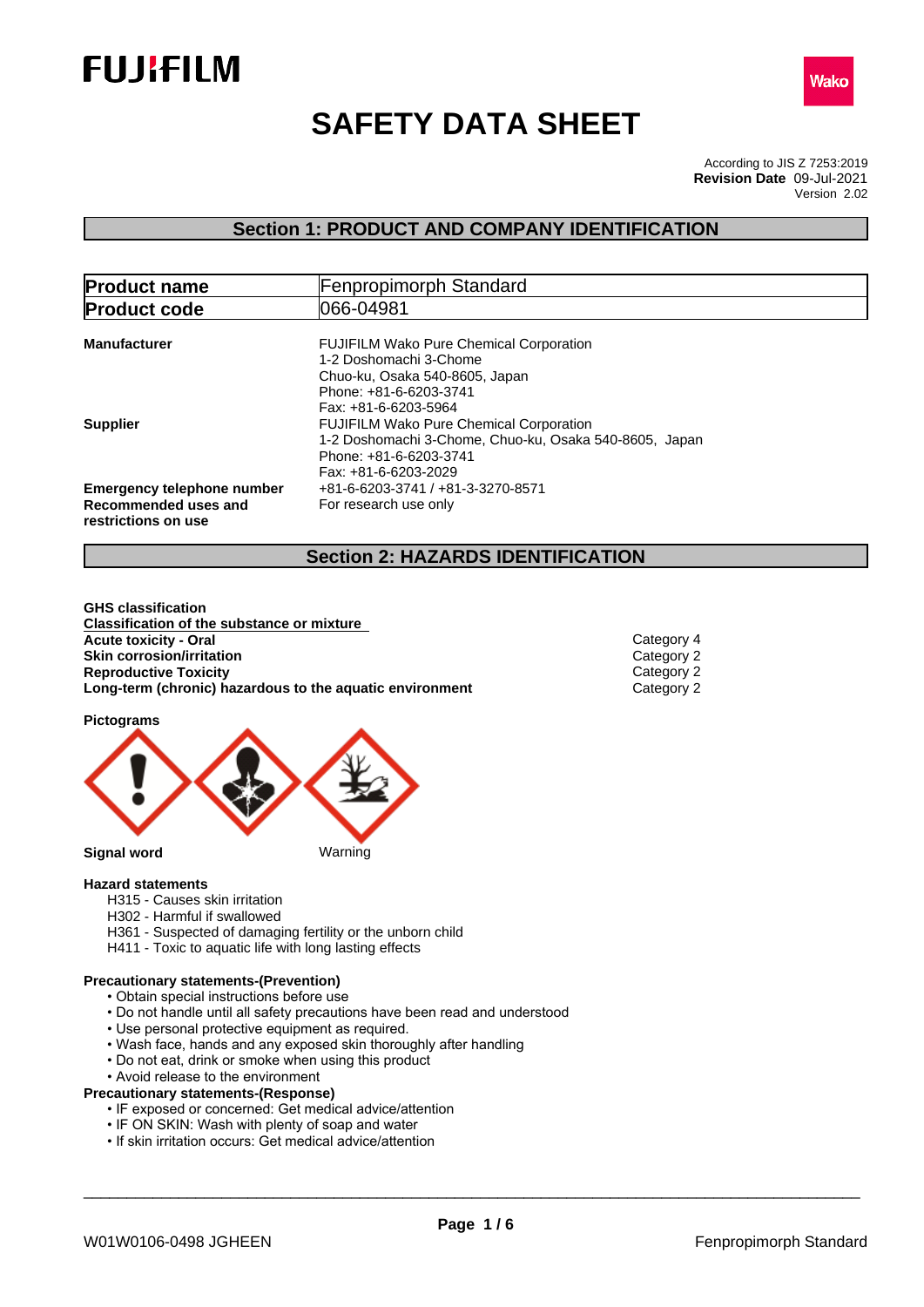- Take off contaminated clothing and wash before reuse
- IF SWALLOWED: Call a POISON CENTER or doctor/physician if you feel unwell
- Rinse mouth.
- Collect spillage

# **Precautionary statements-(Storage)**

• Store locked up.

**Precautionary statements-(Disposal)**

• Dispose of contents/container to an approved waste disposal plant

#### **Others**

**Other hazards** Not available

# **Section 3: COMPOSITION/INFORMATION ON INGREDIENTS**

**Single Substance or Mixture** Substance

**Formula** C20H33NO

| <b>Chemical</b><br>--<br>Name | Weight-%   | Molecular weight | <b>ENCS</b> | <b>ISHL</b><br>No. | <b>RN</b><br>r∧c<br>una                                                      |
|-------------------------------|------------|------------------|-------------|--------------------|------------------------------------------------------------------------------|
| Fenpropimorph،<br>CIS-⊦       | ΩE<br>ວບ.ບ | 303.48           | N/          | NI/<br>NZ.         | $\sim$ $\sim$ $\sim$ $\sim$<br>564-91<br>$\sim$<br>$\cdot$ $\cdot$<br>◡<br>ື |

**Impurities and/or Additives:** Not applicable

# **Section 4: FIRST AID MEASURES**

#### **Inhalation**

Remove to fresh air. If symptoms persist, call a physician.

# **Skin contact**

Wash off immediately with soap and plenty of water. If symptoms persist, call a physician.

# **Eye contact**

IF IN EYES: Rinse cautiously with water for several minutes. Remove contact lenses, if present and easy to do. Continue rinsing. Immediate medical attention is required.

#### **Ingestion**

Rinse mouth. Never give anything by mouth to an unconscious person. Call a physician or poison control center immediately. Do not induce vomiting without medical advice.

#### **Protection of first-aiders**

Use personal protective equipment as required.

# **Section 5: FIRE FIGHTING MEASURES**

#### **Suitable extinguishing media**

Water spray (fog), Carbon dioxide (CO2), Foam, Extinguishing powder, Sand

# **Unsuitable extinguishing media**

No information available

#### **Specific hazards arising from the chemical product**

Thermal decomposition can lead to release of irritating and toxic gases and vapors.

# **Special extinguishing method**

No information available

# **Special protective actions for**

# **fire-fighters**

Use personal protective equipment as required.Firefighters should wear self-contained breathing apparatus and full firefighting turnout gear.

# **Section 6: ACCIDENTAL RELEASE MEASURES**

#### **Personal precautions, protective equipment and emergency procedures**

For indoor, provide adequate ventilation process until the end of working. Deny unnecessary entry other than the people involved by, for example, using a rope. While working, wear appropriate protective equipments to avoid adhering it on skin,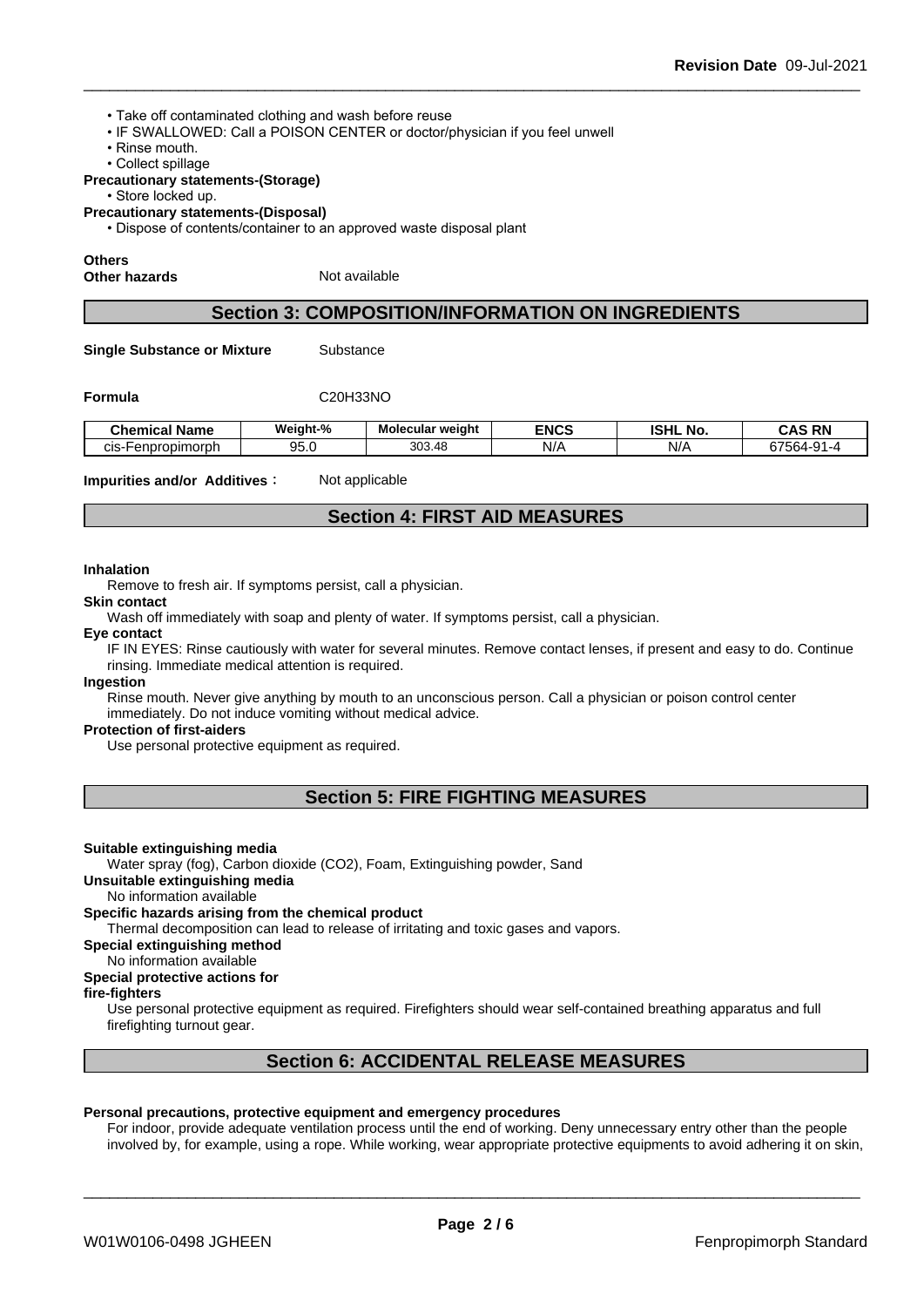or inhaling the gas. Work from windward, and retract the people downwind.

# **Environmental precautions**

To be careful not discharged to the environment without being properly handled waste water contaminated. **Methods and materials for contaminent and methods and materials for cleaning up**

Absorb dry sand, earth, sawdust and the waste. Collect empty container that can be sealed.

# **Recoverly, neutralization**

No information available

# **Secondary disaster prevention measures**

Clean contaminated objects and areas thoroughly observing environmental regulations.

# **Section 7: HANDLING AND STORAGE**

# **Handling**

#### **Technical measures**

Highly flammable. Avoid contact with high temperature objects, spark, and strong oxidizing agents. Use with local exhaust ventilation.

#### **Precautions**

Do not rough handling containers, such as upsetting, falling, giving a shock, and dragging. Prevent leakage, overflow, and scattering. Not to generate steam and dust in vain. Seal the container after use. After handling, wash hands and face, and then gargle. In places other than those specified, should not be smoking or eating and drinking. Should not be brought contaminated protective equipment and gloves to rest stops. Deny unnecessary entry of non-emergency personnel to the handling area.

#### **Safety handling precautions**

Take necessary action to avoid static electricity discharge (which might cause ignition of organic vapors). Use personal protective equipment as required. Avoid contact with skin, eyes or clothing.

# **Storage**

| Safe storage conditions   |                                                                                                     |
|---------------------------|-----------------------------------------------------------------------------------------------------|
| <b>Storage conditions</b> | Keep container protect from light tightly closed. Store in a cool (2-10 $^{\circ}$ C) place. Packed |
|                           | with an inert gas.                                                                                  |
| Safe packaging material   | Glass                                                                                               |
| Incompatible substances   | Strong oxidizing agents                                                                             |
|                           |                                                                                                     |

# **Section 8: EXPOSURE CONTROLS/PERSONAL PROTECTION**

## **Engineering controls**

In case of indoor workplace, seal the source or use a local exhaust system. Provide the safety shower facility, and handand eye-wash facility. And display their position clearly.

**Exposure limits** This product, as supplied, does not contain any hazardous materials with occupational exposure limits established by the region specific regulatory bodies.

# **Personal protective equipment Respiratory protection** Protective mask **Hand protection** Protective gloves

**General hygiene considerations**

**Eye protection Eye** protective eyeglasses or chemical safety goggles Skin and body protection Long-sleeved work clothes

Handle in accordance with good industrial hygiene and safety practice.

# **Section 9: PHYSICAL AND CHEMICAL PROPERTIES**

- **Form Color** Slightly yellow - yellow - yellow - yellow - yellow - yellow - yellow - yellow - yellow - yellow - yellow **Turbidity Clear Appearance** liquid **Odor** No data available **Melting point/freezing point No data available Boiling point, initial boiling point and boiling range** 120 °C **Flammability** No data available **Evaporation rate:** No data available
	-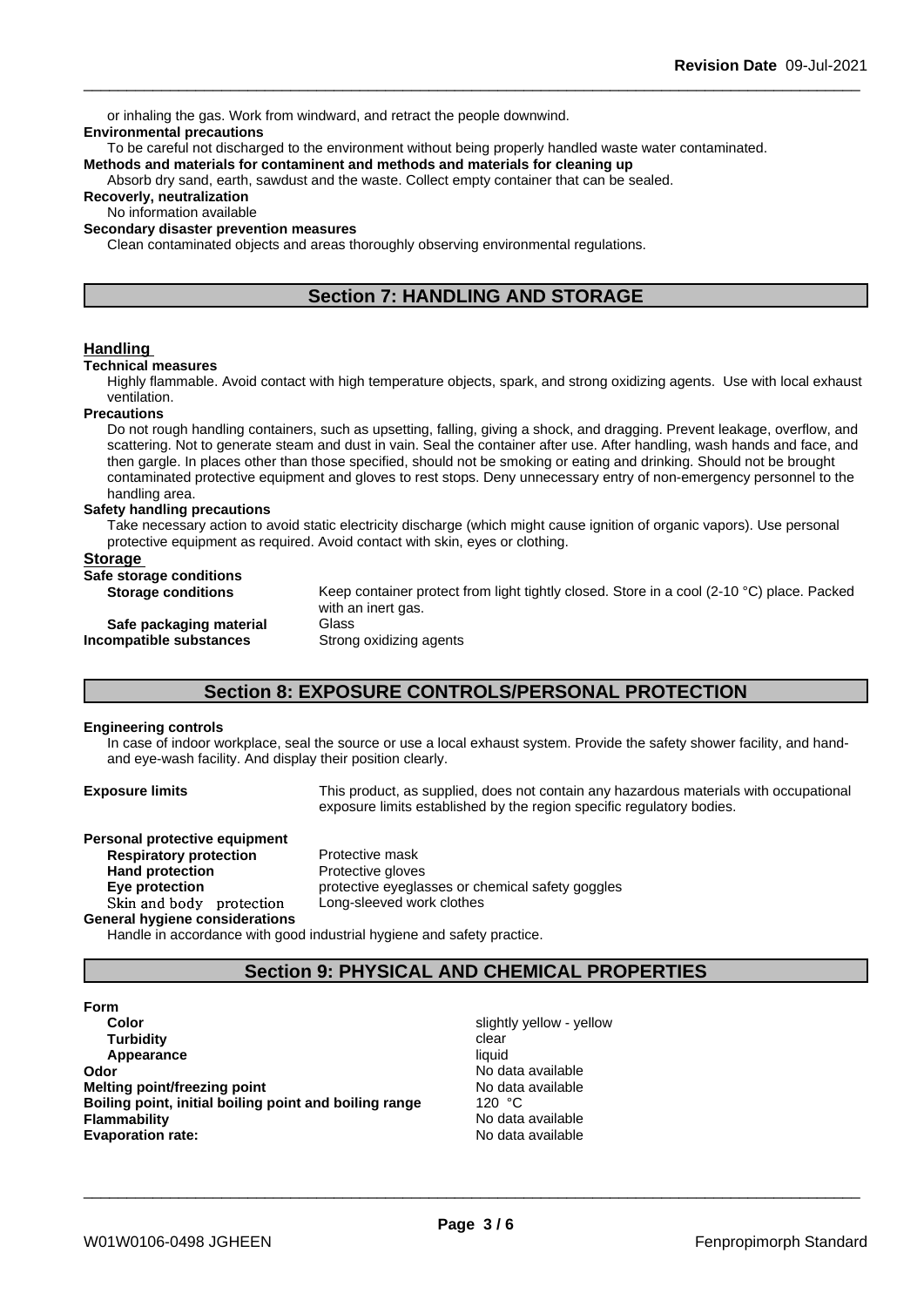**Flammability (solid, gas):** No data available **Upper/lower flammability or explosive limits Upper** : the contract of the contract of the contract of the contract of the contract of the contract of the contract of the contract of the contract of the contract of the contract of the contract of the contract of the **Lower** : **Lower** : **Constant Constant Constant Constant Constant Constant Constant Constant Constant Constant Constant Constant Constant Constant Constant Constant Constant Constant Constant Constant Constant Constant Con Auto-ignition temperature:**  $\qquad \qquad \qquad$ No data available<br> **Decomposition temperature:** No data available **Decomposition temperature: pH** No data available **Viscosity (coefficient of viscosity)** No data available **Dynamic viscosity No data available** No data available

**n-Octanol/water partition coefficient:(log Pow) No data available Vapour pressure** No data available **Specific Gravity / Relative density** No data available **Vapour density**<br> **Particle characteristics**<br> **Particle characteristics Particle characteristics** 

**Flash point** No data available **Solubilities Solubilities water and Ethanol : soluble . acetone : practically insoluble, or** insoluble .

# **Section 10: STABILITY AND REACTIVITY**

## **Stability**

**Reactivity** No data available **Chemical stability** May be altered by light. **Hazardous reactions** None under normal processing **Conditions to avoid** Extremes of temperature and direct sunlight, Heat, flames and sparks, static electricity, spark **Incompatible materials** Strong oxidizing agents **Hazardous decomposition products** Carbon monooxide (CO), Carbon dioxide (CO2), Nitrogen oxides (NOx)

# **Section 11: TOXICOLOGICAL INFORMATION**

| <b>Acute toxicity</b> |               |                    |                                        |
|-----------------------|---------------|--------------------|----------------------------------------|
| <b>Chemical Name</b>  | Oral LD50     | <b>Dermal LD50</b> | <b>Inhalation LC50</b>                 |
| cis-Henpropimorph     | 3 mg/kg (rat) | Rat<br>4200 mg/kg  | 2900 mg/m <sup>3</sup><br>Rat<br>. 4 h |

**Skin irritation/corrosion** No data available **Serious eye damage/ irritation** No data available **Respiratory or skin sensitization** No data available **Reproductive cell mutagenicity** No data available **Carcinogenicity** No data available

| <b>Skin irritation/corrosion</b>  |  |
|-----------------------------------|--|
| Serious eye damage/ irritation    |  |
| Respiratory or skin sensitization |  |
| Reproductive cell mutagenicity    |  |
| Carcinogenicity                   |  |

**Reproductive toxicity No data available** No data available **STOT-single exposure** No data available<br> **STOT-repeated exposure** No data available<br>
No data available **STOT-repeated exposure Aspiration hazard** No data available

# **Section 12: ECOLOGICAL INFORMATION**

# **Ecotoxicity**

| <b>Chemical Name</b> | ∍plants<br>Algae/aguatic              | Fish                     | Crustacea                                |
|----------------------|---------------------------------------|--------------------------|------------------------------------------|
| cis-Henpropimorph    | 70h<br>EC50<br>$\sim$<br>ma/l<br>U.JZ | C50<br>96 h<br>$m\alpha$ | 48 h<br>$-$ 60 $\cdot$ .<br>2 24<br>ma/l |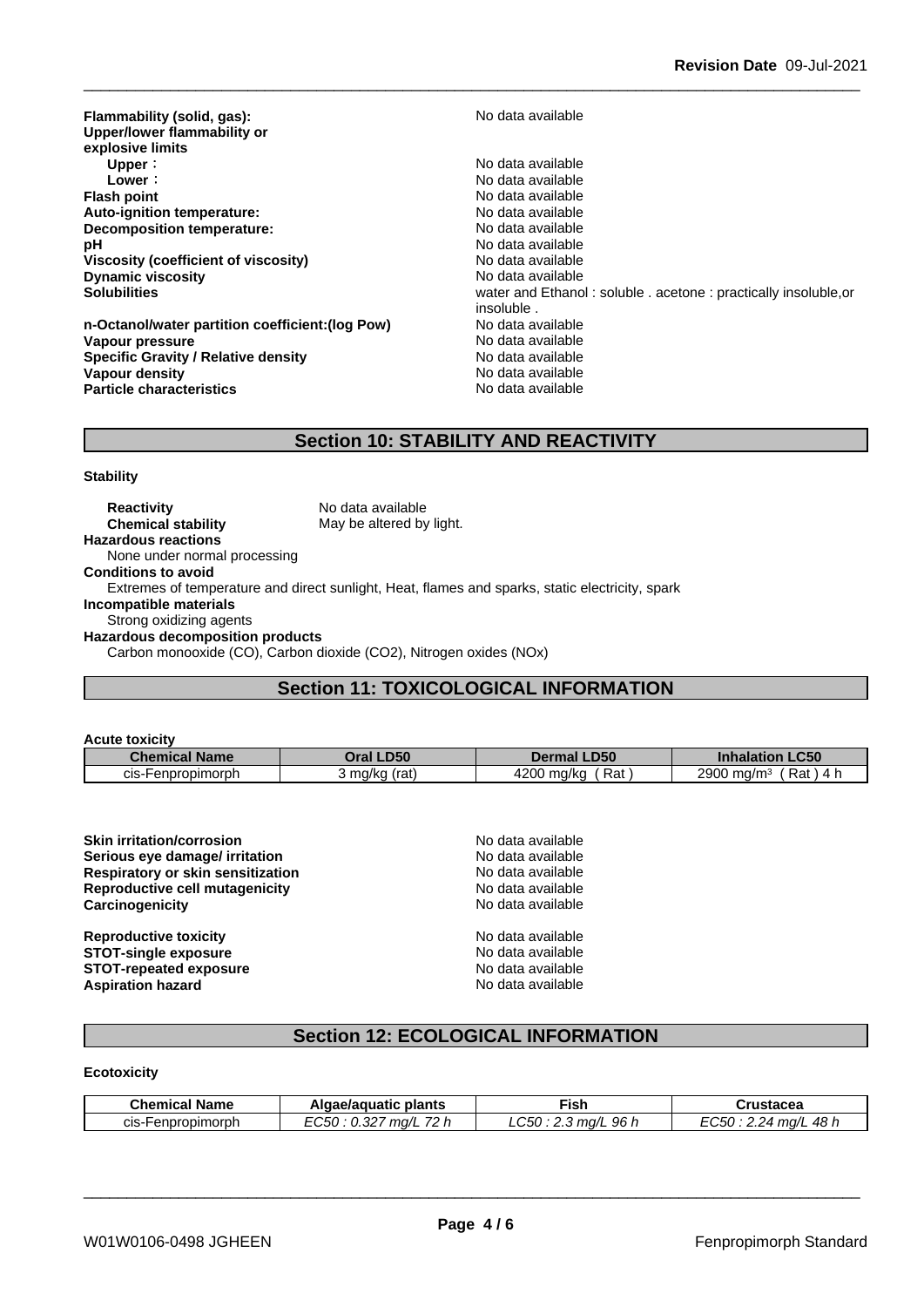**Other data** No data available

**Persistence and degradability** No information available<br>**Bioaccumulative potential** No information available **Bioaccumulative potential<br>Mobility in soil Hazard** to the ozone layer

No information available<br>No information available

# **Section 13: DISPOSAL CONSIDERATIONS**

# **Waste from residues**

Disposal should be in accordance with applicable regional, national and local laws and regulations. **Contaminated container and contaminated packaging**

Disposal should be in accordance with applicable regional, national and local laws and regulations.

# **Section 14: TRANSPORT INFORMATION**

#### **ADR/RID**<br>**UN number** (JN3082) **UN number<br>Proper shipping name: Environmentally hazardous substance, liquid, n.o.s. (cis-Fenpropimorph) UN classfication** 9 **Subsidiary hazard class Packing group Facking and Facking group Fackle**<br> **Marine pollutant** Factor Pres **Marine** pollutant **IMDG UN number** UN3082 **Proper shipping name:** Environmentally hazardous substance, liquid, n.o.s. (cis-Fenpropimorph) **UN classfication** 9 **Subsidiary hazard class Packing group III Marine pollutant (Sea)** Yes **Transport in bulk according to** No information available **Annex II of MARPOL 73/78 and the IBC Code IATA UN number** UN3082 **Proper shipping name:** Environmentally hazardous substance, liquid, n.o.s. (cis-Fenpropimorph) **UN classfication** 9 **Subsidiary hazard class Packing group** III **Environmentally Hazardous Substance** Yes

# **Section 15: REGULATORY INFORMATION**

| International Inventories<br><b>EINECS/ELINCS</b><br><b>TSCA</b> | Listed                                                                                                                                                 |
|------------------------------------------------------------------|--------------------------------------------------------------------------------------------------------------------------------------------------------|
| Japanese regulations                                             |                                                                                                                                                        |
| <b>Fire Service Act</b>                                          | Category IV, Class III petroleums, dangerous grade 3                                                                                                   |
| <b>Poisonous and Deleterious</b>                                 | Not applicable                                                                                                                                         |
| <b>Substances Control Law</b>                                    |                                                                                                                                                        |
| Industrial Safety and Health Act Not applicable                  |                                                                                                                                                        |
| <b>Regulations for the carriage</b>                              | Noxious Substances (Ordinance Art.3, Ministry of Transportation Ordinance Regarding                                                                    |
| and storage of dangerous                                         | Transport by Ship and Storage, Attached Table 1)                                                                                                       |
| goods in ship                                                    |                                                                                                                                                        |
| <b>Civil Aeronautics Law</b>                                     | Misellaneous Dangerous Substances and Articles (Ordinance Art. 194, MITL Nortification<br>for Air Transportation of Explosives etc., Attached Table 1) |
| <b>Pollutant Release and Transfer Not applicable</b>             |                                                                                                                                                        |
|                                                                  |                                                                                                                                                        |